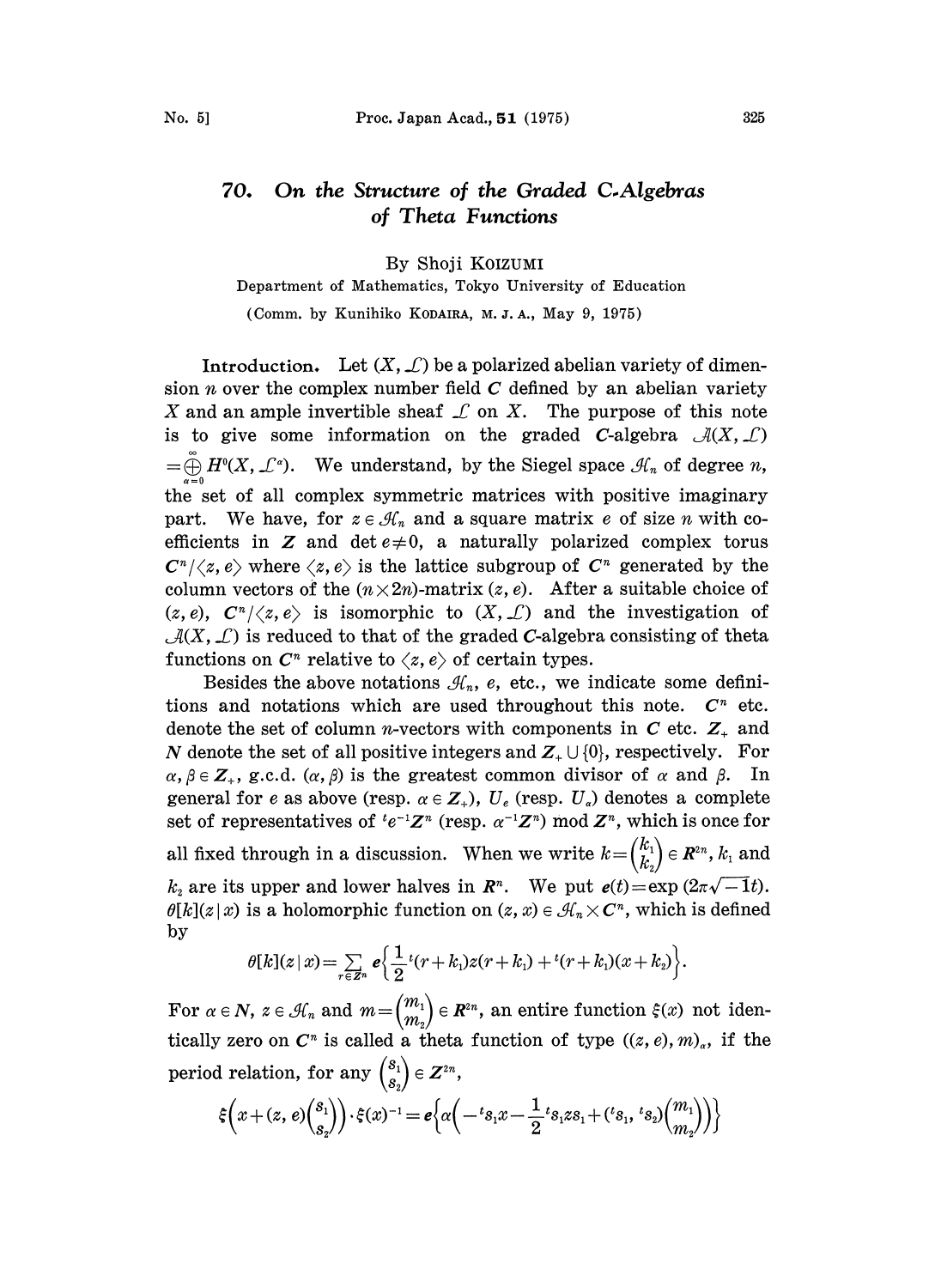holds.  $\Theta_{\alpha}((z, e), m)$  is the totality of theta functions of type  $((z, e), m)_{\alpha}$ plus  $\{0\}$ . We know that  $\Theta_0((z, e), m) = C$  and  $\Theta_a((z, e), m)$  is a C-vector space of dimension  $\alpha^n | \det e |$  if  $\alpha \in \mathbb{Z}_+$ . The graded C-algebra  $\mathcal{A}((z, e), m)$ of theta functions of type  $((z, e), m)$  is defined to be  $\bigoplus_{\alpha=0}^{\infty} \Theta_{\alpha}((z, e), m)$ , and integrally closed in its field of fractions.

Precise details of this note will appear in American Journal of Mathematics [2].

1. The problems. Taking investigations on the structure of the graded C-algebra  $\mathcal{A}((z, e), m)$  into consideration, (which is isomorphic to  $\mathcal{A}(X, \mathcal{L})$  if we choose suitable  $((z, e), m)$ , we concern ourselves with the following three questions:

(a) determine a canonical C-linear base  $\{\theta_1^{(\alpha)}, \cdots, \theta_{\alpha^n | \text{det } e_i}^{(\alpha)}\}$  of  $\Theta_{\alpha}((z, e), m)$  for each  $\alpha \in N$ ;

(b) in the multiplication map, for  $\alpha$  and  $\beta$  in N,

 $\Theta_{\alpha}((z, e), m) \times \Theta_{\beta}((z, e), m) \rightarrow \Theta_{\alpha + \beta}((z, e), m),$ 

make the multiplication table among elements of bases such that

$$
\theta_i^{(\alpha)} \cdot \theta_j^{(\beta)} = \sum_{k=1}^{(\alpha+\beta)^n \cdot |\det e|} c_{ij,k} \theta_k^{(\alpha+\beta)}, \qquad 1 \leq i \leq \alpha^n \cdot |\det e|, \ 1 \leq j \leq \beta^n \cdot |\det e|;
$$

(c) find out a set of generators of the C-algebra  $\mathcal{A}((z, e), m)$  over C.

(a). The following well-known proposition answers the first question

Proposition 1 (The base theorem). For  $z \in \mathcal{H}_n$ ,  $k = \begin{pmatrix} k_1 \ k_2 \end{pmatrix} \in \mathbb{R}^{2n}$  and  $\alpha \in \mathbb{Z}_+$ , we have

(i) 
$$
\theta[k](\alpha z | \alpha x)
$$
 is a theta function of type  $((z, e), \begin{pmatrix} -\alpha^{-1}k_2 \\ i e k_1 \end{pmatrix})_a$   
\n(ii)  $\{\theta\begin{bmatrix} k_1 + p_1 \\ \alpha k_2 \end{bmatrix} (\alpha z | \alpha x) | p_1 \in U_{ae} \}$  is a C-base of  $\Theta_a$ ,  $(z, e), \begin{pmatrix} -k_2 \\ i e k_1 \end{pmatrix}$ ,  
\n(which will be treated as canonical base in this note).

2. Generalized addition formulas. The following formula which is proved just by means of computation of the series, is fundamental in the approach to all our process.

Theorem 2 (Generalized addition formulas). For  $k^{(1)}$ ,  $k^{(2)} \in \mathbb{R}^{2n}$ , and  $\alpha, \beta, \gamma \in \mathbb{Z}_+$  such that  $\alpha$  is divisible by  $\gamma$ , we have (2.a)  $\theta[k^{(1)}](\alpha z|\alpha x^{(1)}) \cdot \theta[k^{(2)}](\beta z|\beta x^{(2)})$ 

$$
= \sum_{p_1 \in \mathcal{T}_{\alpha+\beta}} \left\{ \sum_{e_1 \in \mathcal{U}_7} \theta \begin{bmatrix} \gamma^{-1}(\alpha+\beta)^{-1}(\alpha k_1^{(1)}+\beta k_1^{(2)}) + \gamma^{-1}\alpha p_1 + c_1 \\ \gamma(k_2^{(1)}+k_2^{(2)}) \end{bmatrix} \right. \\ \left. \qquad \qquad \left. \begin{array}{c} \left. \gamma^2(\alpha+\beta)z \right| \gamma(\alpha x^{(1)}+\beta x^{(2)})) \end{array} \right\} \\ \times \theta \begin{bmatrix} (\alpha+\beta)^{-1}(-k_1^{(1)}+k_1^{(2)})-p_1 \\ -\beta k_2^{(1)}+\alpha k_2^{(2)} \end{bmatrix} (\alpha \beta (\alpha+\beta) z \left| \alpha \beta (-x^{(1)}+x^{(2)}) \right). \end{array}
$$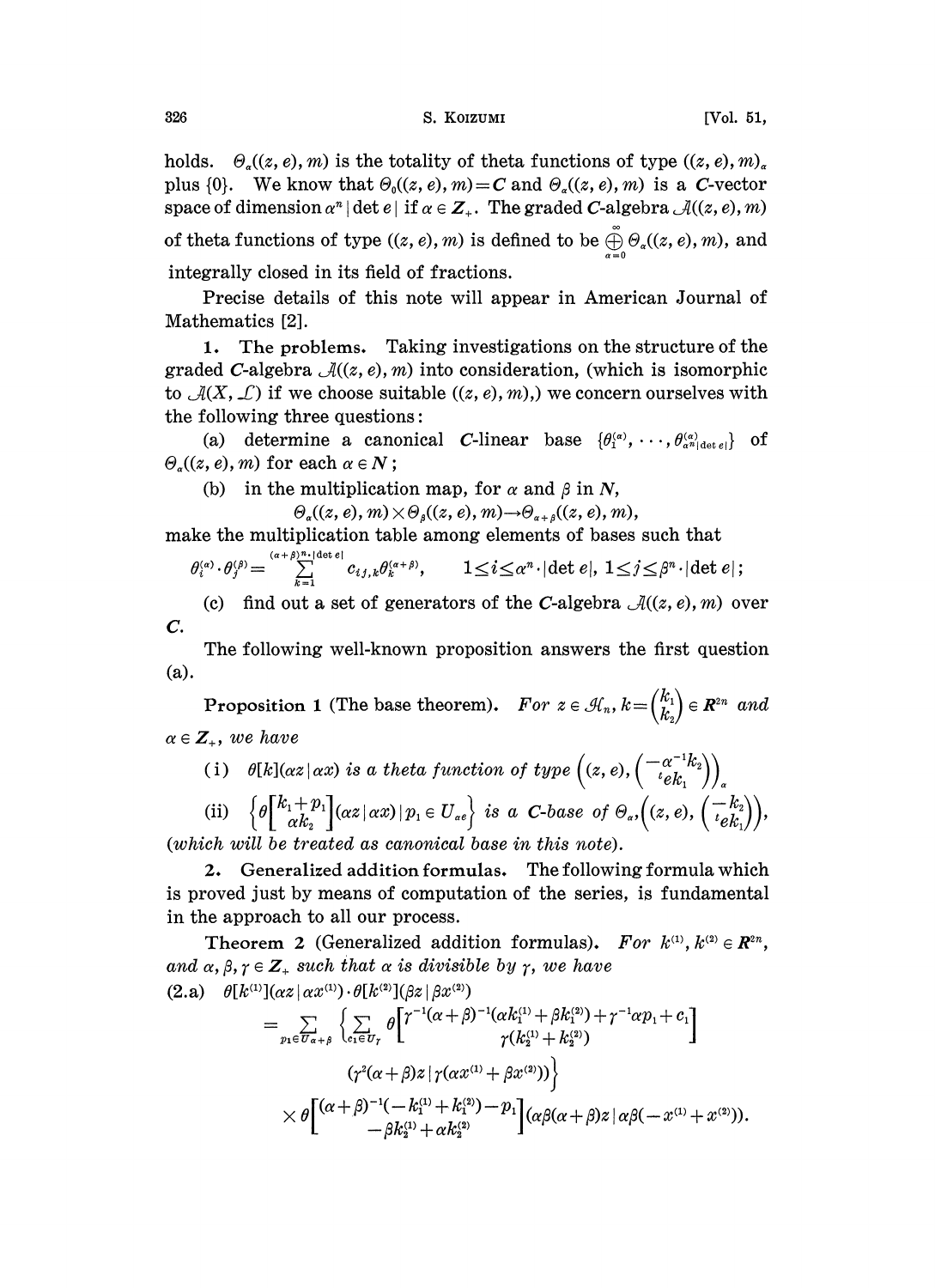No. 5] Theta Functions 327

The following  $(2.b)$  follows easily from  $(2.a)$  by simple substitutions (especially  $\gamma=1$  etc.).

Corollary 2.1. For  $k \in \mathbb{R}^{2n}$ ;  $\alpha, \beta \in \mathbb{Z}_+$ ; and  $(a_1, b_1) \in U_{\alpha} \times U_{\beta}$ , we have

$$
(2.b) \quad \theta \begin{bmatrix} k_1 + a_1 \\ \alpha k_2 \end{bmatrix} (\alpha z \mid \alpha x) \cdot \theta \begin{bmatrix} k_1 + b_1 \\ \beta k_2 \end{bmatrix} (\beta z \mid \beta x)
$$
  
= 
$$
\sum_{p_1 \in \overline{U}_{\alpha+\beta}} \theta \begin{bmatrix} k_1 + (\alpha + \beta)^{-1} (\alpha a_1 + \beta b_1) + \alpha p_1 \\ (\alpha + \beta) k_2 \end{bmatrix} ((\alpha + \beta) z \mid (\alpha + \beta) x)
$$
  

$$
\times \theta \begin{bmatrix} (\alpha + \beta)^{-1} (-a_1 + b_1) - p_1 \\ 0 \end{bmatrix} (\alpha \beta (\alpha + \beta) z \mid 0).
$$

We content ourselves with stating this formula (2.b) as an answer to the question (b) at this moment.

. The rank theorem. Connecting with the problem (c), we consider the question:

(c') when is the multiplication map

$$
\Theta_{\alpha}((z, e), m) \otimes \Theta_{\beta}((z, e), m) \rightarrow \Theta_{\alpha + \beta}((z, e), m)
$$

surjective?

From the formula (2.b) we can image that some result concerning the rank of a certain matrix with theta constants as its coefficients is needed. That is the reason why we give the following theorem, which is essential in the sequel.

Theorem 3 (The rank theorem). For  $\alpha, \beta \in Z_+$  such that g.c.d.  $(\alpha, \beta)=1$  and  $\beta > \alpha, l \in \mathbb{R}^{2n}, z^{(0)} \in \mathcal{H}_n$  and  $x^{(0)} \in \mathbb{C}^n$ , we have

$$
\operatorname{rank}\left(\theta\left[l+\binom{b_1+a_1}{0}\right](z^{(0)}\,\vert\, x^{(0)})\right)_{(b_1,a_1)\,\in\,U_\beta\times U_\alpha}=\alpha^n
$$

For proof of the theorem we use the formula (3.a) for  $a_2 \in U_a$ , which follows from (2.a) by certain substitutions (esp.  $\gamma = \alpha$  etc.):

$$
(3. a) \quad \theta[k^{(1)}](\alpha z \mid \alpha x^{(1)}) \cdot \theta[k^{(2)} + {0 \choose (\alpha + \beta)a_2}] (\beta z \mid \beta x^{(2)})
$$
\n
$$
= e((\alpha + \beta)^i k_1^{(2)} a_2) \sum_{p_1 \in \overline{U}_{\alpha + \beta}} \left\{ \sum_{a_1 \in U_{\alpha}} e(\alpha(\alpha + \beta)^t a_1 a_2) \right\}
$$
\n
$$
\times \theta\left[\alpha^{-1}(\alpha + \beta)^{-1}(\alpha k_1^{(1)} + \beta k_1^{(2)}) + p_1 + a_1\right]
$$
\n
$$
(\alpha^2(\alpha + \beta)z \mid \alpha(\alpha x^{(1)} + \beta x^{(2)}))\right\}
$$
\n
$$
\times \theta\left[\alpha + \beta^{-1}(-k_1^{(1)} + k_1^{(2)}) - p_1\right](\alpha \beta(\alpha + \beta)z \mid \alpha \beta(-x^{(1)} + x^{(2)}))
$$
\n
$$
= \beta k_2^{(1)} + \alpha k_2^{(2)}
$$

and the fact that  $\left\{\theta\Big[k+\left(\begin{smallmatrix} \mathsf{U} \ a_2 \end{smallmatrix}\right)](z\,|\,x)\,|\,a_z\in U_s\right\}\,$  are linearly independent over C (as functions of  $x \in C<sup>n</sup>$ ).

4. Two lemmas and the surjection theorem. With the purpose of learning the question (c'), we shall now state two lemmas with rough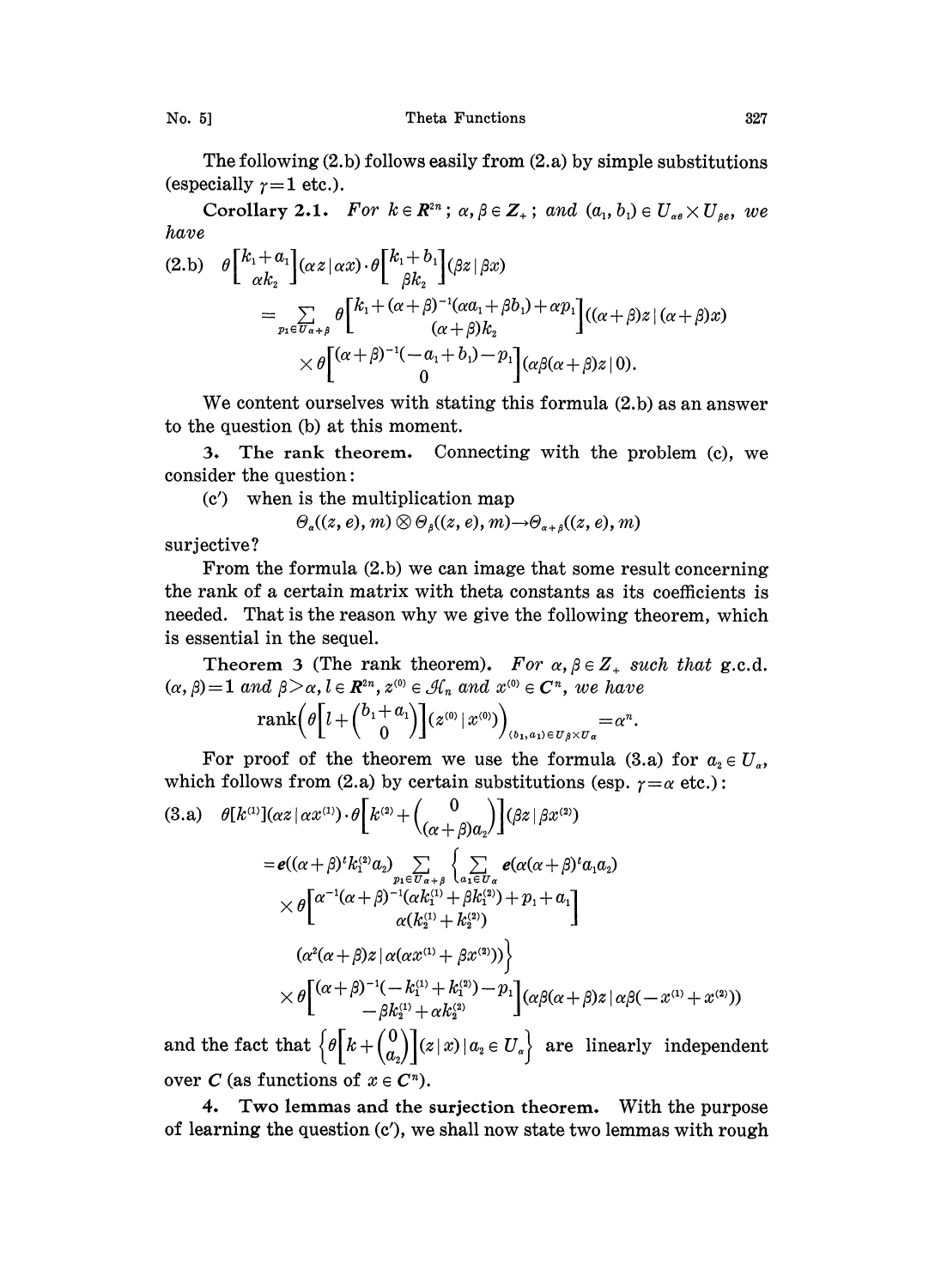328 S. KOIZUMI [Vol. 51,

ideas of proving them, the first of which is related to the principal case (i.e.,  $e=1<sub>n</sub>$ ) of the question and the second of which works as a bridge between the principal and the general cases.

Lemma 4.1. Let  $k^{(1)}$ ,  $k^{(2)}$  be two vectors in  $\mathbb{R}^{2n}$  and let z be a point on  $\mathcal{H}_n$ . If  $\alpha, \beta$  and  $\delta$  are three positive integers such that  $\alpha + \beta \leq \alpha \beta \delta$ and g.c.d.  $(\alpha+\beta, \alpha\delta)=1$ , then we have that  $\left\{\theta\begin{bmatrix}k_1^{(1)}-\beta c_1\\ \alpha k_2^{(1)}\end{bmatrix}(\alpha z|\alpha x)\right\}$  $\times\theta\Big[\frac{k_1^{(2)}+\alpha c_1}{\beta k_2^{(2)}}\Big](\beta z\,|\,\beta x)\,|\,c_1\in U_{\alpha\beta\delta}\Big\{\quad\text{spans\quadthe\quad space\quad }\Theta_{\alpha+\beta}\Big((z,1_n),(\alpha+\beta)^{-1}\Big)\Big\}.$ 

This follows from the rank theorem in 3 and from the formula (4.1.a) obtained from (2.a) by certain substitutions (esp.  $\gamma=1$  etc.): for  $c_1 \in U_{\alpha\beta\delta}$ ,

$$
(4.1.a) \quad \theta \begin{bmatrix} k_1^{(1)} - \beta c_1 \\ \alpha k_2^{(1)} \end{bmatrix} (\alpha z \mid \alpha x) \cdot \theta \begin{bmatrix} k_1^{(2)} + \alpha c_1 \\ \beta k_2^{(2)} \end{bmatrix} (\beta z \mid \beta x) \n= \sum_{p_1 \in \overline{U}_{\alpha + \beta}} \theta \begin{bmatrix} (\alpha + \beta)^{-1} (\alpha k_1^{(1)} + \beta k_1^{(2)}) + \alpha p_1 \\ \alpha k_2^{(1)} + \beta k_2^{(2)} \end{bmatrix} ((\alpha + \beta) z \mid (\alpha + \beta) x) \n\times \theta \begin{bmatrix} (\alpha + \beta)^{-1} (-k_1^{(1)} + k_1^{(2)}) + c_1 - p_1 \\ \alpha \beta (-k_2^{(1)} + k_2^{(2)}) \end{bmatrix} (\alpha \beta (\alpha + \beta) z \mid 0).
$$

L  $\alpha\beta(-k_2^{(1)}+k_2^{(2)})$  J<br>Lemma 4.2. We have, for  $\alpha \in \mathbb{Z}_+$ ,  $z \in \mathcal{H}_n$ ,  $k = \begin{pmatrix} k_1 \\ k_2 \end{pmatrix} \in \mathbb{R}^{2n}$  and  $\alpha$ matrix e as before,

$$
(4.2.a) \qquad \Theta_{\alpha}\left((z,e),\left(\frac{-k_2}{e_{k_1}}\right)\right) = \bigoplus_{p_1 \in U_e} \Theta_{\alpha}\left((z,1_n),\left(\frac{-k_2}{k_1+\alpha^{-1}p_1}\right)\right).
$$

This follows directly from Proposition 1 (ii).

Theorem 4.3 (The surjection theorem). For  $m^{(1)}$ ,  $m^{(2)} \in \mathbb{R}^{2n}$ ;  $\alpha$ ,  $\beta$ and  $\delta \in \mathbb{Z}_+$  such that  $\alpha + \beta \leq \alpha \beta \delta$  and g.c.d.  $(\alpha + \beta, \alpha \delta) = 1$ ; we have (4.3.a)  $\Theta_{\alpha+\beta}((z, e), (\alpha+\beta)^{-1}(\alpha m^{(1)} + \beta m^{(2)}))$ 

$$
\begin{array}{l}\n\displaystyle\left(z,e\right),\,\left(\alpha+p\right)\quad\left(\alpha m^{\epsilon\,\epsilon}+p m^{\epsilon\,\epsilon\,\epsilon}\right) \\
\displaystyle\qquad=\sum\limits_{a_1\in\,U_\delta}\Theta_a\Bigl((z,e),\,m^{\epsilon_1\,\epsilon}-\binom{0}{\alpha^{-1\,t}\,ed_1}\Bigr)\cdot\Theta_\beta\Bigl((z,e),\,m^{\epsilon_2\,\epsilon}+\binom{0}{\beta^{-1\,t}\,ed_1}\Bigr)\Bigr).\n\end{array}
$$

The principal case (i.e.,  $e=1<sub>n</sub>$ ) of this theorem follows from Lemma 4.1 and the general case is proved by combining the principal case and Lemma 4.2.

5. Main results. We conclude this note with <sup>a</sup> theorem and two corollaries which answer the questions  $(c')$  and  $(c)$ , and also furnish information concerning projective normality of projective models of abeliaa varieties in order of mention.

Theorem 5.1. For  $\alpha, \beta \in \mathbb{Z}_+$  such that  $\alpha \geq 2$ ,  $\beta \geq 3$ , and  $m \in R^{2n}$ , we have

(5.1.a)  $\Theta_{\alpha+\beta}((z, e), m) = \Theta_{\alpha}((z, e), m) \cdot \Theta_{\beta}((z, e), m).$ 

The equality  $\Theta_5((z, e), m) = \Theta_2((z, e), m) \cdot \Theta_3((z, e), m)$  follows from (4.3.a) by putting  $\alpha=2$ .  $\beta=3$  and  $\delta=1$ , and the general case follows